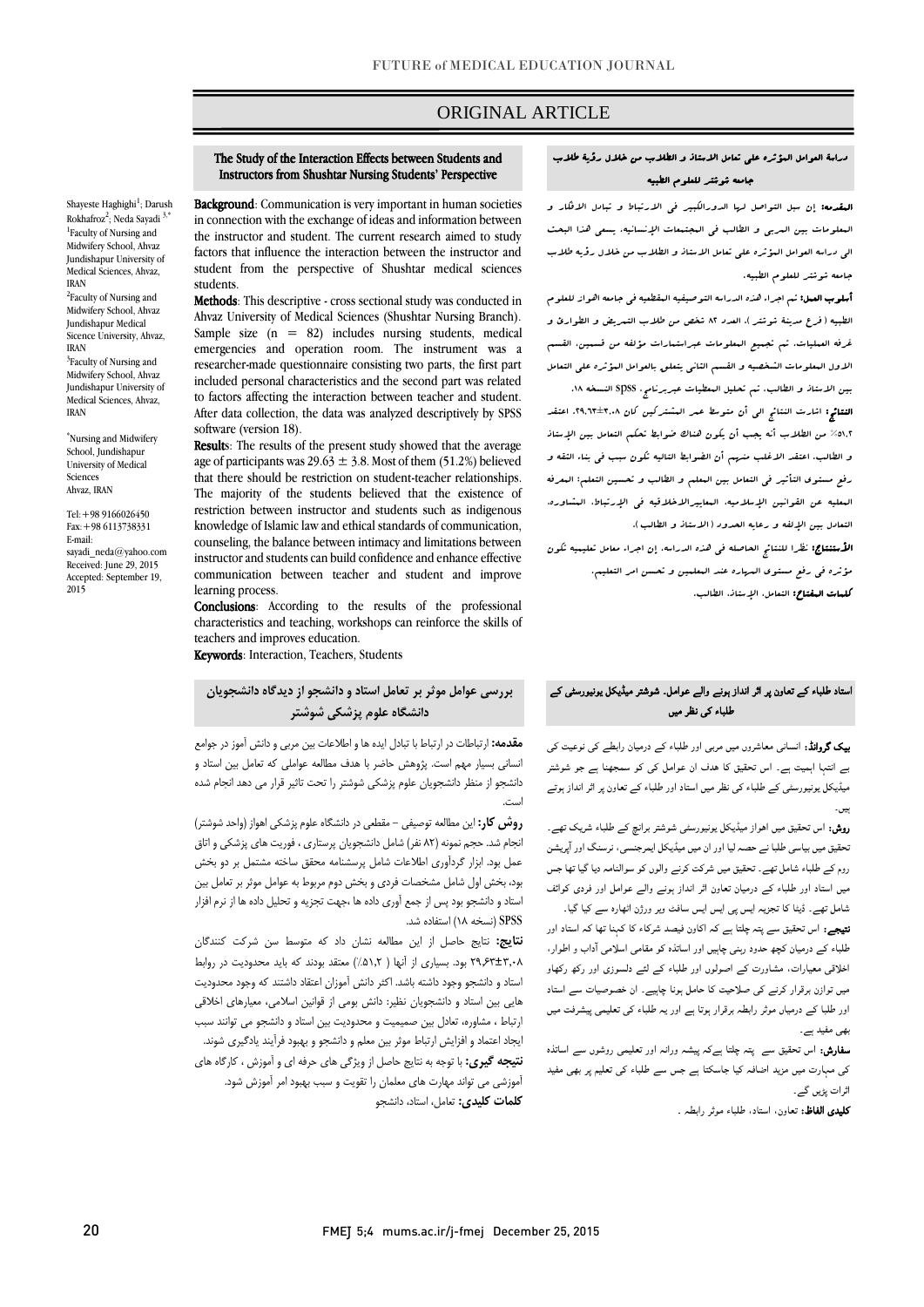### **INTRODUCTION**

The ability to communicate is a basic skill of human being (1). Communication means the interaction between at least two people who receive and send the message in order to fulfill a specific purpose (2). Communication is very important in human societies and some experts believe that communication process affects both human development and individual failure (3). In education, communication means the exchange of ideas and information between teachers and students (4). In this regard, three important aspects of the training process that have great impact on the quality of education at universities are teachers, students and educational system. It is obvious that the interaction between the three aspects can be beneficent, and if they are separated from each other and from the community they will not develop effectively (5). Since a part of the responsibility for educating and training of young people is borne by the universities, so, constructive relationship between students and teachers can have a significant impact on improving the education and preventing the educational problems (6). Bearden et al., quoted from Hezarehie and Fathi, indicated that training drop-out is due to the factors such as lack of proper communication between students and teachers, negligence of the teachers to student's training status, financial problems, and the training boring environment (7). Kenneth Stewart Cole and Roger Braley Cole in their experimental study of learning how to solve educational problems and students' progress in some of the universities in America show that guidance and counseling the students improve the influence on the positive self-concept, social skills, and education improvement (8). Those students who specially attend higher education from different areas and face new cultural space, new issues such as social status of students and teachers, coeducation, the presence of both boys and girls on campus, living in a dormitory or a private house, can all lead to academic failure. Clearly insufficient guidance or lack of a proper communication can make trouble for students to achieve educational and professional goals (9). Ability to communicate is one of the most important indicators of effective teaching and, in turn, indicates the scientific personality characteristics of the teacher. Various characteristics of teachers such as cheerfulness, positive and energetic approach and a desire for guiding can affect communication. Various studies have introduced the numerous factors of the interaction between teachers and students, including: gender, academic ability, and teacher's communicative style (10). To facilitate the teaching - learning process, teachers especially at universities, must be familiar with the elements of effective communication. In fact, effective teaching depends on communication skills (11).The study was conducted to determine the factors affecting the interaction between teachers and students and to understand views of students and teachers of Ahvaz Jundishapur University of Medical Sciences.

### **METHODS**

This study was conducted through descriptive - cross

sectional method at Ahvaz Jundishapur University of Medical Sciences(Shushtar Nursing Branch). Participants were students of nursing, medical emergencies and operation rooms (n = 82). Inclusion criteria consist of: second year students and higher, willingness to participate in the study and having no sign of mental problem. Exclusion criteria consist of not being willing to participate in the study.

The instrument used was a researcher-made questionnaire consisting of two parts. The first part contains the individual features and the second part was related to effective factor that influence the communication between instructors and students. It includes thirty-three questions in 4 general areas (personal characteristics, appearance, professorial characteristics, teaching qualities) and a 5-point rating scale of Very High, High, Moderate, Low, very Low and Have No Idea was adjusted with a score of 1 to 5.The validity of the questionnaire was modified and confirmed with the point of view of faculty members of university and students and the reliability was correlated with Cronbach's alpha coefficient Weber 0.8. In order to collect research data, after the beginning of the class with the permission of the teacher and giving the necessary explanations to ensure the confidentiality of the questionnaire, the questionnaires were distributed and after completion, collected at once. After gathering the data, and using the software SPSS, Versions 18, the data was analyzed descriptively.

## **RESULTS**

The results showed that the average age of participants in the study was  $29.63 \pm 3.8$ . The majority of participants in the study were (59.3%) men; other demographic data are presented in Table 1.

Results (Table 2) shows that the most important characteristics that affect the student-teacher relationship include: proper ethical behavior (62.8%), the ability to understand and empathize with teachers and students (51.2%) and happiness is timely and appropriate (53.6%). Results (Table 4) show that the most important professional characteristics of teachers that affect the student teacher relationship are: knowledge, clinical experience, academic experience, up to date and availability. About teaching characteristic, the results of Table 5 shows that using

| Table 1. Demographic information of students |                           |                               |  |  |  |  |
|----------------------------------------------|---------------------------|-------------------------------|--|--|--|--|
| Index of                                     |                           | <b>Frequency</b><br>(percent) |  |  |  |  |
|                                              | Single                    | 67(77.9)                      |  |  |  |  |
| <b>Marital Status</b>                        | Married                   | 15(17.4)                      |  |  |  |  |
| The number of<br>students divided            | Nursing                   | 23(26.7)                      |  |  |  |  |
|                                              | <b>Operating Room</b>     | 19(22.1)                      |  |  |  |  |
|                                              | <b>Emergency Medicine</b> | 42(48.8)                      |  |  |  |  |
| Lodging                                      | Dorm                      | 28(32.6)                      |  |  |  |  |
|                                              | House                     | 50(58.1)                      |  |  |  |  |
| egree                                        | <b>Bachelor</b>           | 39(45.3)                      |  |  |  |  |
|                                              | Associate degree          | 39(45.3)                      |  |  |  |  |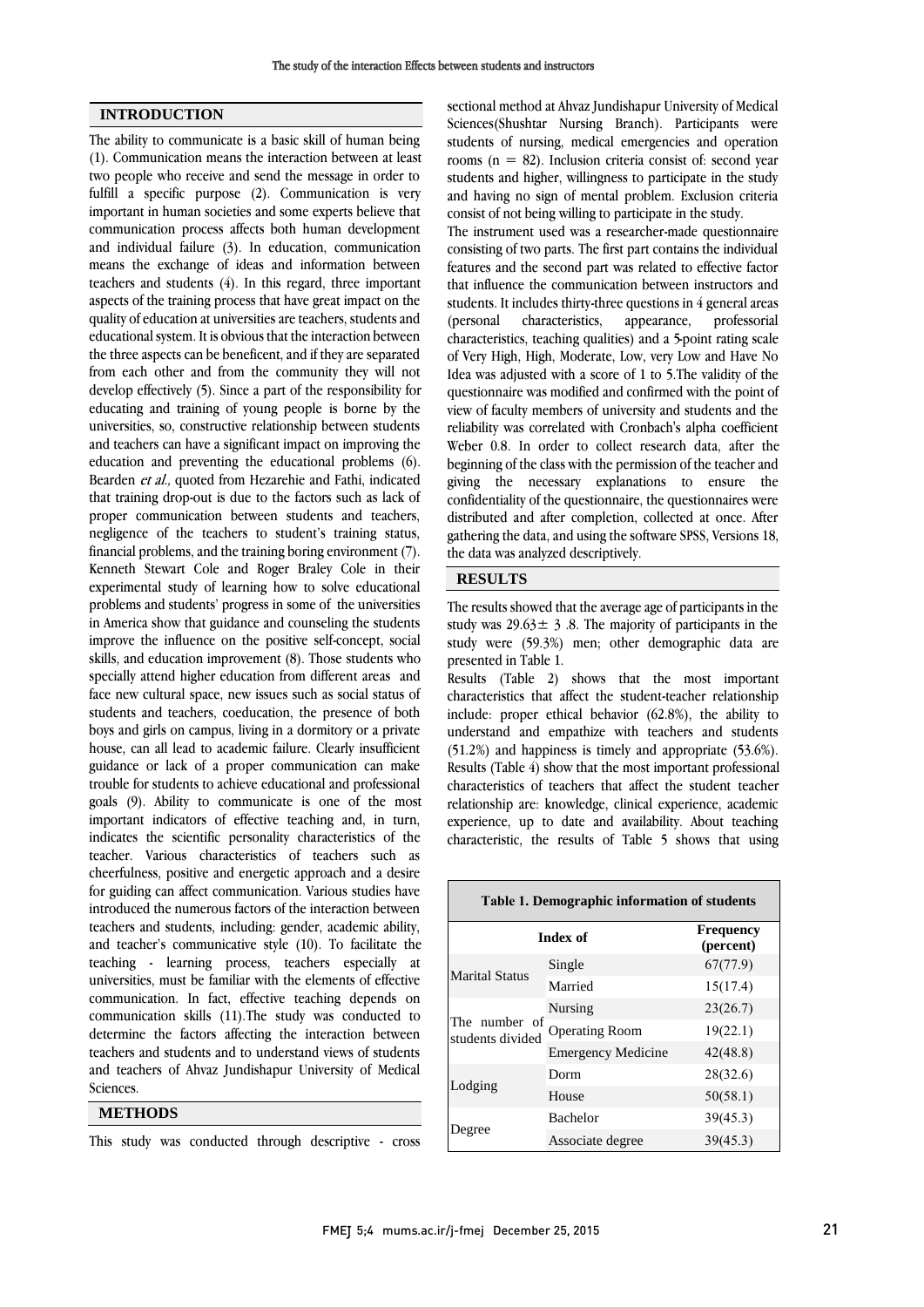| Table 2. Personal characteristics affecting the relationship between teacher and student |                        |                        |                        |                        |                        |                        |
|------------------------------------------------------------------------------------------|------------------------|------------------------|------------------------|------------------------|------------------------|------------------------|
|                                                                                          | Very much              | High                   | Average                | Low                    | <b>Very little</b>     | No comment             |
| Personal characteristics of teacher                                                      | Frequency<br>(percent) | Frequency<br>(percent) | Frequency<br>(percent) | Frequency<br>(percent) | Frequency<br>(percent) | Frequency<br>(percent) |
| Ethical behavior                                                                         | 54(62.8)               | 16(8.6)                | 14(16.3)               | 1(1.2)                 | $\theta$               | 1(1.2)                 |
| The ability of mutual sympathy and<br>understanding                                      | 44(51.2)               | 20(23.3)               | 13(15.1)               | 3(3.5)                 | 5(5.8)                 | 1(1.2)                 |
| Secrecy                                                                                  | 40(46.5)               | 17(19.8)               | 15(17.4)               | 2(2.3)                 | 2(2.3)                 | 10(11.6)               |
| Bailment                                                                                 | 35(40.7)               | 20(23.3)               | 14(16.3)               | 4(4.7)                 | 3(3.5)                 | 10(11.6)               |
| Adherence to the principles of<br>religious beliefs                                      | 34(39.5)               | 26(30.2)               | 12(14)                 | 5(5.8)                 | 6(7)                   | 3(3.5)                 |
| Cheerfulness timely and appropriate                                                      | 46(53.6)               | 21(24.4)               | 15(17.4)               | 1(1.2)                 | 2(2.3)                 | $\mathbf{0}$           |
| Age                                                                                      | 20(23.3)               | 23(26.7)               | 35(40.7)               | $\mathbf{0}$           | 3(3.5)                 | 5(5.8)                 |
| Gender                                                                                   | 12(14)                 | 8(9.3)                 | 8(9.3)                 | 1(1.2)                 | 1(1.2)                 | 56(65.1)               |
| <b>Marital Status</b>                                                                    | 21(24.4)               | 8(9.3)                 | 22(25.6)               | 9(10.5)                | 2(2.3)                 | 24(27.9)               |
| Humility, purity of Professor                                                            | 38(44.2)               | 24(27.9)               | 14(16.3)               | 2(2.3)                 | 7(8.1)                 | 1(1.2)                 |
| important responsibility of the<br>college or university                                 | 25(29.1)               | 19(22.1)               | 16(18.6)               | 6(7)                   | 9(10.5)                | 11(12.8)               |
| Recognized<br>By college or university                                                   | 34(39.5)               | 20(23.3)               | 10(11.6)               | 5(5.8)                 | 11(12.8)               | 6(7)                   |
| Punctuality                                                                              | 39(45.3)               | 22(25.6)               | 13(15.1)               | 4(4.7)                 | 5(5.8)                 | 3(3.5)                 |

| Table 3. Teacher appearance characteristics affecting the relationship between teacher and student |  |
|----------------------------------------------------------------------------------------------------|--|
|                                                                                                    |  |

|                                                     | Very much              | High                   | Average                | Low                    | Verv little            | No comment             |
|-----------------------------------------------------|------------------------|------------------------|------------------------|------------------------|------------------------|------------------------|
| Teacher appearance characteristics                  | Frequency<br>(percent) | Frequency<br>(percent) | Frequency<br>(percent) | Frequency<br>(percent) | Frequency<br>(percent) | Frequency<br>(percent) |
| Ethical behavior                                    | 31(36)                 | 22(25.6)               | 13(15.1)               | 4(4.7)                 | 6(7)                   | 10(11.6)               |
| The ability of mutual sympathy and<br>understanding | 35(40.7)               | 29(33.7)               | 14(16.3)               | 1(1.2)                 | 2(2.3)                 | 5(5.8)                 |
| To be arranged                                      | 24(27.9)               | 19(22.1)               | 16(18.6)               | 7(8)                   | 6(7)                   | 14(16.3)               |
| Fitness                                             | 37(43)                 | 31(36)                 | 11(12.8)               | 2(2.3)                 | 2(2.3)                 | 3(3.5)                 |

appropriate communication techniques (66.3%), know how to hold a session (60.5%), have teaching qualification (61.6%), and appropriate practical experience (64%) have affect on teacher student relationship.

## **DISCUSSION**

Communication is a process in which people share thoughts, ideas, and is a tool that enables a person to understand and accept others as well as to be accepted, to transfer or receive information, give or accept the desire, teach or learn. Communication is always a two-way process (12). The study's results indicate that factors such as teacher's age and gender have low or no impact on the relationship between students and teachers.

In this respect, Ghadami et als study also showed that over 50% of students believed in the lack of the age and gender impact on the interaction between teacher and student and it is in line with the results of the present study (13). On the other hand, Esfandiari's study indicates that factors such as gender affect the interaction between teacher and student,

which is not similar to the present study (10). However, these differences might be due to the different environments and cultures. On the other hand, teaching characteristic has an important role in teacher-student interaction, factors such as: using appropriate techniques of communication; dominance on scientific concepts; the fitness of courses with teacher's field of study; and practical experience in relation with the topic. Ghadami et al. study also showed that some of the teacher's educational features that represent the teaching skills such as rhetoric and teaching skills (84%), the academic level of the teacher (81.5%), the experience of the teacher (76.5%) are some factors that influence the student-teacher relationship (14) which in line with the results of the present study.

According to this study the personality characteristics of the teacher such as fine pleasant character (54%) has a great impact on the relationship between student and teacher. Similarly, Ghadami et al. study showed that the personality characteristics of teacher (68.5%) were effective on improving the relationship between teacher and student and it is in line with the study's results, as well.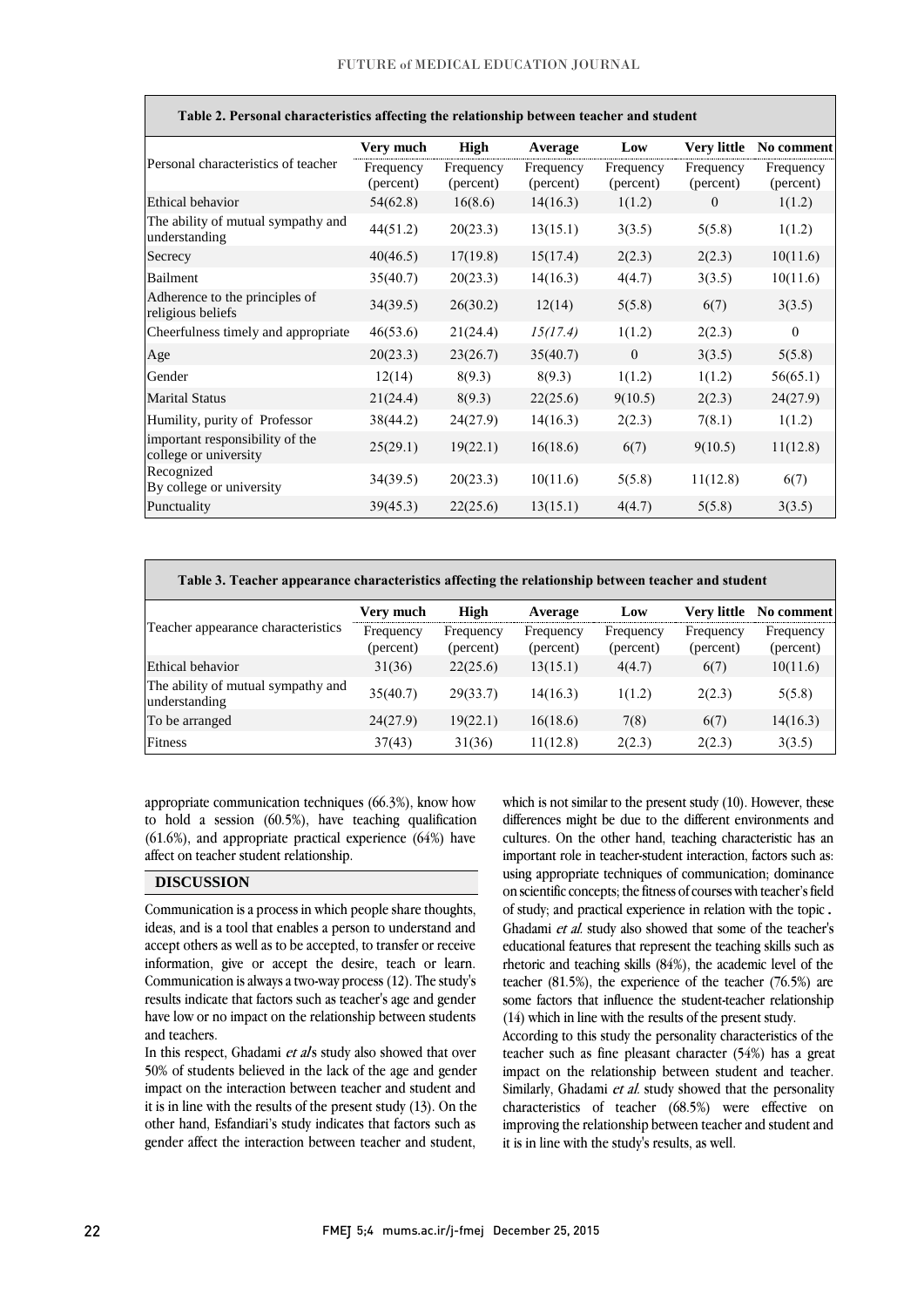| Table 4. professional Characteristics affecting the relationship between teacher and student |                        |                        |                        |                        |                        |                        |  |
|----------------------------------------------------------------------------------------------|------------------------|------------------------|------------------------|------------------------|------------------------|------------------------|--|
| Professional Characteristics of<br>Teacher                                                   | Very much              | High                   | Average                | Low                    | Very little            | No comment             |  |
|                                                                                              | Frequency<br>(percent) | Frequency<br>(percent) | Frequency<br>(percent) | Frequency<br>(percent) | Frequency<br>(percent) | Frequency<br>(percent) |  |
| Knowledge                                                                                    | 60(86.9)               | 11(1.22)               | 5(8.5)                 | $\theta$               | 12(14)                 | 1(2.1)                 |  |
| Clinical Experience                                                                          | 56(16.9)               | 16(6.18)               | 9(5.1)                 | $\Omega$               | 5(5.8)                 | 1(2.1)                 |  |
| Academic Experience                                                                          | 63(37.3)               | 13(1.15)               | 8(3.9)                 | $\theta$               | 2(2.3)                 | $\mathbf{0}$           |  |
| Being<br>up-to-date                                                                          | 59(68.6)               | 12(14)                 | 9(10.5)                | 2(2.3)                 | 5(5.8)                 | 2(2.3)                 |  |
| Availability                                                                                 | 50(58.1)               | 11(12.8)               | 11(12.8)               | 6(7)                   | 1(1.2)                 | 1(1.2)                 |  |

#### **Table 5. teaching Characteristics affecting the relationship between teacher and student**

|                                                         | Very much              | high                   | Average                | low                    | <b>Very little</b>     | No comment             |
|---------------------------------------------------------|------------------------|------------------------|------------------------|------------------------|------------------------|------------------------|
| characteristics of teaching                             | Frequency<br>(percent) | Frequency<br>(percent) | Frequency<br>(percent) | Frequency<br>(percent) | Frequency<br>(percent) | Frequency<br>(percent) |
| Top theorotical                                         | 45(52.3)               | 11(12.8)               | 10(11.6)               | 3(3.5)                 | 2(2.3)                 | 12(14)                 |
| Use appropriate communication<br>techniques             | 57(66.3)               | 13(15.1)               | 5(5.8)                 | 2(2.3)                 | 4(4.7)                 | 5(5.8)                 |
| Type of lesson                                          | 52(60.5)               | 14(16.3)               | 15(17.4)               | 2(2.3)                 | 1(1.2)                 | 2(2.3)                 |
| Mastery of scientific concepts                          | 38(44.2)               | 21(24.4)               | 15(17.4)               | 6(7)                   | 1(1.2)                 | 5(5.8)                 |
| Fitness instructor courses with field<br>of study       | 53(61.6)               | 20(23.3)               | 9(10.5)                | 1(1.2)                 | 1(1.2)                 | 1(1.2)                 |
| Practical experience appropriate to<br>the course topic | 55(64)                 | 22(25.6)               | 6(7)                   | 1(1.2)                 | $\theta$               | 2(2.3)                 |

Likewise, Abidi et al.'s study showed that students believed teacher's appropriate cheerfulness, modesty, faithfulness improve the communication between students and teacher and have a remarkable role in teaching and learning process  $(10, 15)$ .

The results of this study showed that the individual characteristics and professional characteristics of a teacher improve the teacher –student interaction.

According to Gashmard et al. study, Bushehr university students and teachers believed that mastering the course, honesty in speech and behavior, providing interesting educational material are the features of a good teacher (16). Furthermore, Abedini et al.'s study showed that personality

and moral aspects of a teacher along with his or her academic and teaching style can improve the relationship between teachers and students as well as the teaching and learning process (17) which is consistent with the results of this study. While apparent characteristics are not much important and since the professional and teaching features can be learned, it seems that these skills can be strengthened in teachers by workshops; and in this way it improves the communication and promotion of education. The limitation of this study is that only undergraduate students participated in the study and the sampling was performed at nursing college students. It would be better to compare nursing schools with other school.

### **REFERENCES**

1. GHadiri lshkajai F,zolfaghari motlagh M. The World Health Organization, mental health section, links to the doctor – patient. Translation: Tehran Psychiatric Institute. medical training and Studies Centre University of medical sciences and health care. 1999[in Persian]

2. FathiAzar E. Teaching methods.first ed .Tabriz: Tabriz university publication office.2003.[in Persian]

3. Shives LA, Isuacs A.Basic concepts of psychiatric- mental health nursing .<br>2000.5thed.Philadelphia: Lippincott 2000,5thed.Philadelphia: Williams&Wilkins.

4. Espeland K.Empowering versus enabling in academia. J nurs educ

2001;40(8):342-6. 5. Safdari F, Delaram M, Parvin N et al. Causing factors on academic advance of students and professors in nursing and midwifery of shahrekord university of medical science 2007;9(3):71-75.[in Persian]<br>6. Hazavei M. Fathi Hazavei M, Fathi<br>udent'ssatisfactionfrom academic Y.Student'ssatisfactionfrom guidance and consultation at Hamadan University of Medical Sciences. Journal of Shahid Sadoughi University of Medical Sciences and Health Services 2000; 2(8): 56-

#### 62.[in Persian]

7. Coll KM, Stewart RA. Collaboration counseling academic program: An exploratory study of student outcome. J College Counsel 2002; 5(2): 135-42.

8. Shams B, Garakyaraghi M, Ebrahimi A et al. The problems of educational period and the proper reference for solving them.medical students view point in Isfahan<br>university of Medical Science.Iranian Medical Science.Iranian Journal of medical Education 2006; (6):63- 9.[in Persian]<br>9 Esfandis

9. Esfandiari GH.Surveying stressors in